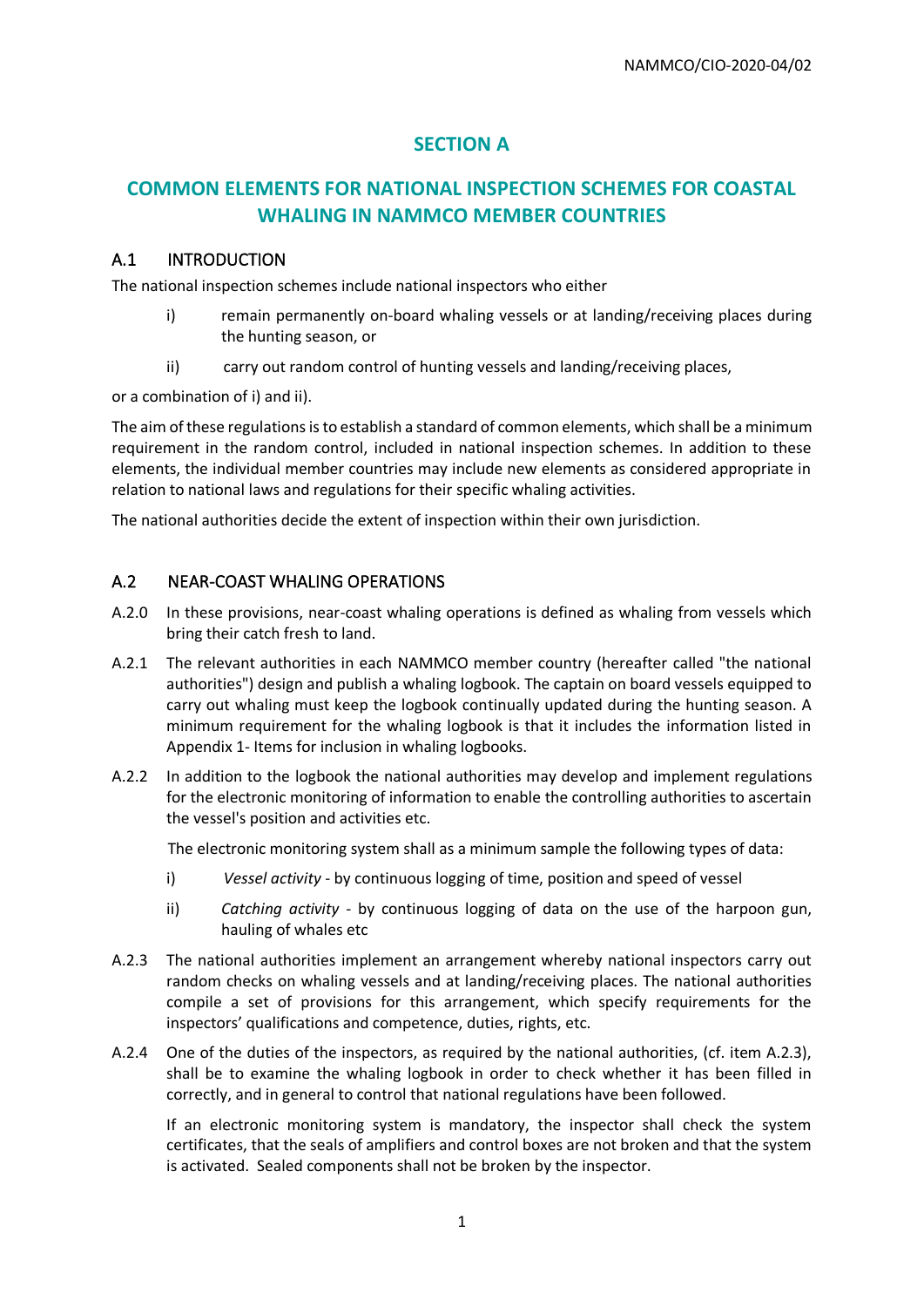Inspectors shall

- i) draw attention to violations of regulations on board whaling vessels or at landing/receiving places, and in these instances demand changes according to the regulations in effect;
- ii) collect samples and record data in accordance with national and international requirements;
- iii) report to their national authorities, and
- iv) have access to the logbooks of the vessel, check the electronic monitoring system (see A.2.4) and have the right to communicate with the national authorities through the communication equipment of the vessel.

The national authorities develop a reporting form for use by the inspectors.

A.2.5 The national authorities develop and implement regulations for storage of the catch on board a vessel. Meat, blubber and "mattak" (hide, including a thin layer of blubber) from individual animals caught must be stored on board separately from other catches. Separation of these parts shall occur within a minimum of six hours after the catch report is made.

### A.3 OFF-COAST WHALING OPERATIONS

- A.3.0 In these provisions, off-coast whaling operations is defined as whaling where the whale is flensed on board vessels which are equipped to handle and store meat and blubber either frozen or chilled with ice, or preserved by other means, in connection with transport/storage.
- A.3.1 The requirements referred to under A.2.1 and A.2.3 A.2.5 also apply to off-coast whaling operations.
- A.3.2 The national authorities may develop and implement regulations for the electronic transmission of information to enable the controlling authorities to ascertain the vessels position etc.

The regulations shall require the following types of reports:

- i) Report of commencement of activity report on time and place when leaving port or when weighing anchor
- ii) Report of position regular daily report on position.
- iii) Report of catch report on the time and position of the catch, and subsequent treatment of catch (i.e. flensing).
- iv) Report of termination of activity report on time and place when arriving at port or when anchoring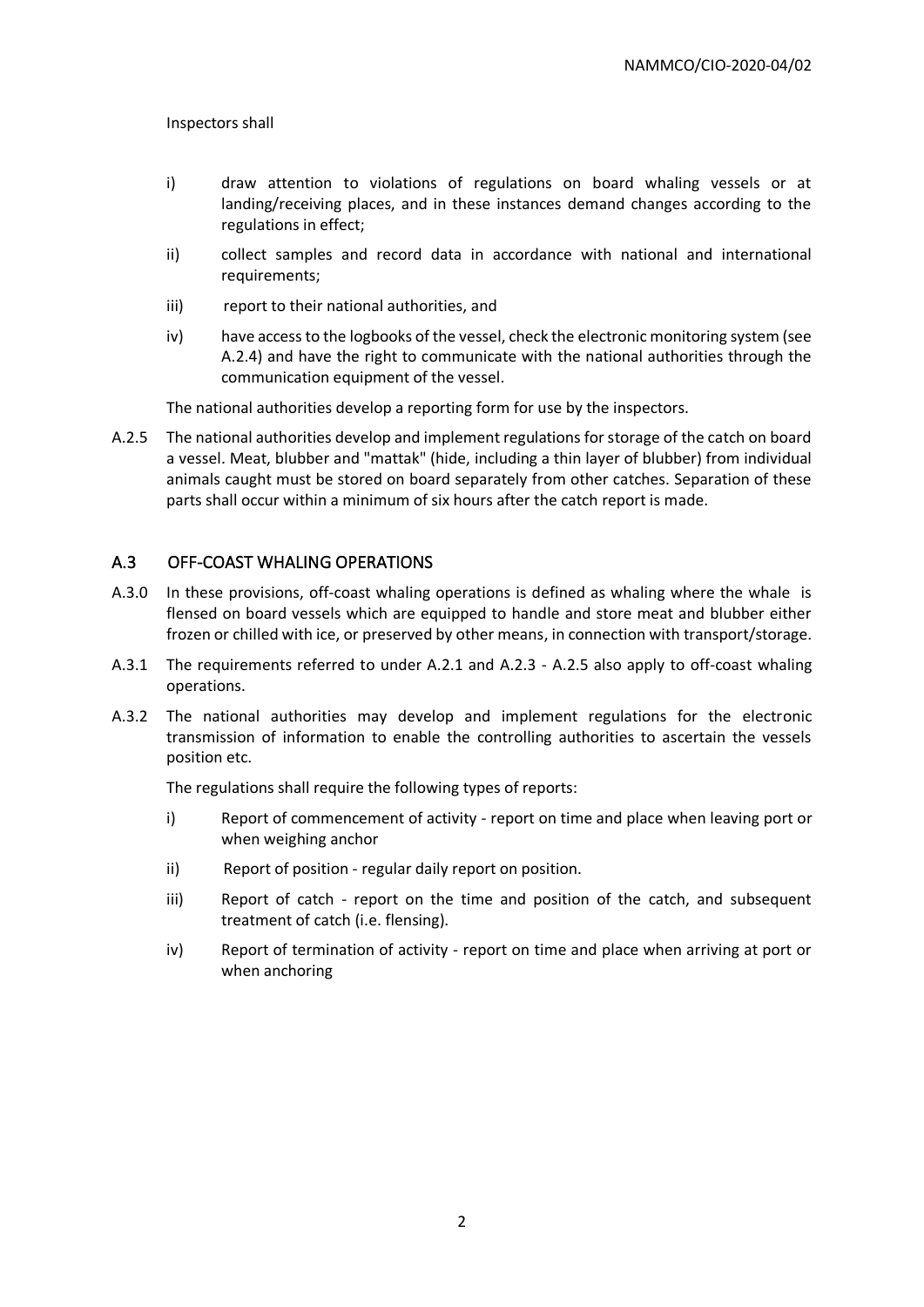# **APPENDIX 1 – ITEMS FOR INCLUSION IN WHALING LOGBOOKS**

### I VESSEL, WHALING EQUIPMENT AND FORMALITIES

- Registration number of the vessel
- Call signal
- Name of captain/licence holder
- Name(s) of gunner(s)
- Number of licence
- Calibre of harpoon gun
- Type of grenade used
- Calibre of rifle
- Number of grenades and propellant charges (and their serial numbers) on board at end of last whaling trip
- Number of grenades and propellant charges (and their serial numbers) taken on board in connection with present whaling trip
- Number of grenades and propellant charges (and their serial numbers) on board at end of present whaling trip

### II ACTIVITIES

- Port of departure
- Date and time of departure from port or weighing anchor
- Port of landing or position of anchoring
- Time catch landed
- Location catch landed

### III THE HUNT

- Species hunted
- No. of whales caught in the season
- Time first harpoon fired
- Number of harpoons fired
- Number of hits
- Time of catch
- Position of catch
- Sex
- Caught / lost
- Location of flensing (flensing site)

In addition, the following items may be included: Research data

- Length
- Sex